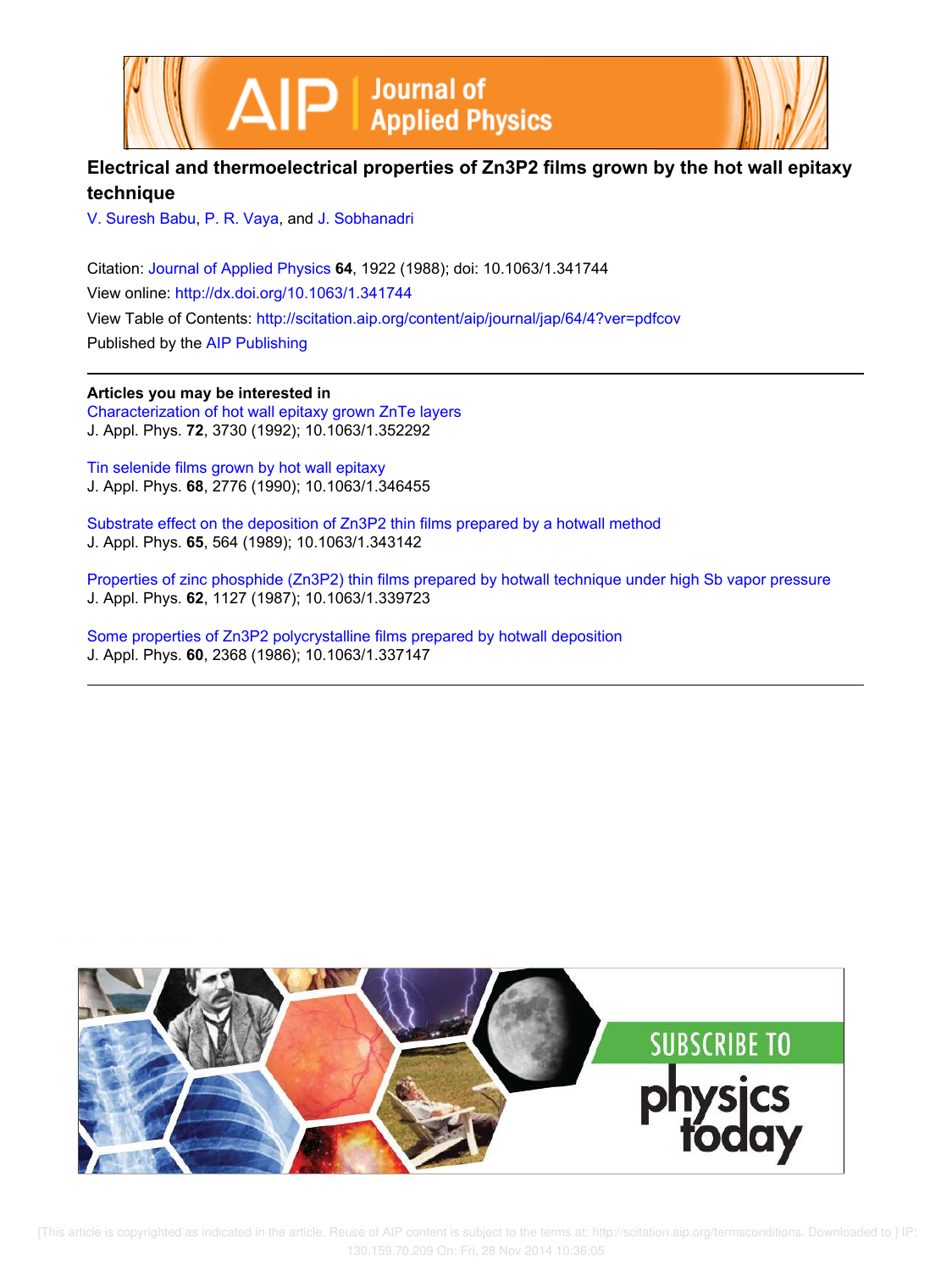# Electrical and thermoelectrical properties of Zn<sub>3</sub>P<sub>2</sub> films grown **by the hot wall epitaxy technique**

V. Suresh Babu *Department of Physics, Indian Institute of Technology, Madras-600 036, India* 

P. R. Vaya

*Centre for Systems and Devices. Indian Institute of Technology, Madras-600 036, India* 

J. Sobhanadri

*Department of Physics, Indian Institute of Technology, Madras-600 036, India* 

(Received 2 March 1987; accepted for publication 4 May 1988)

Zinc phosphide thin films were prepared by the hot wall epitaxy technique. The transport properties of films grown at different substrate temperatures from 200 to 350 °C were studied from room temperature up to 600 °C. Films were also grown in pure oxygen and nitrogen atmospheres at a pressure of  $10^{-6}$  Torr, and the conductivity of the films was measured *in situ.* Thermoelectric measurements on films grown on mica were also done at various temperatures ranging from 300 to 800 K. Arrhenius plots of electrical conductivity yielded an electronic band gap of 1.32 eV and acceptor levels of 0.21 and 0.49 eV corresponding to interstitial phosphorus and absorbed oxygen levels, respectively. Variation of growth temperature, pressure, and nature of the gas present inside the chamber during growth are shown to result in a range of electrical resistivities and to be responsible for changes in carrier concentration. The sign of Seebeck coefficient was found to change from positive to negative at a temperature of 240 °C for a film grown on mica at a substrate temperature of 350 °C.

#### INTRODUCTION

Zinc phosphide has gained importance as a promising, low cost semiconductor for large-scale terrestrial photovoltaic applications,  $1.2$  owing to its chemical and thermal stability, large optical absorption coefficient at a band edge of 1.42 eV, a minority-carrier diffusion length of 8-10  $\mu$ m, and the easy availability of constituent elements,

An extensive literature is available on band structures,<sup>3,4</sup> optical properties,<sup>5,6</sup> photoconductive properties,<sup>7</sup> and transport properties<sup>8,9</sup> of  $\text{Zn}_3\text{P}_2$  single crystals. However, relatively little work has been done on the thin films of  $\text{Zn}_3\text{P}_2$ .<sup>1,8,10</sup> To the best of our knowledge, there is no reported literature available on the thermoelectrical properties of thin films.

Using the hot wall epitaxy (HWE) technique we have grown polycrystalline  $Zn_3P_2$  films on mica and glass substrates. In this paper the electrical properties of  $\mathbb{Z}_n$ <sup>p</sup>, films grown at different substrate temperatures, for various ambient atmospheres, and the thermoelectric behavior of the polycrystalline films are reported. A typical opticai absorption spectrum and x-ray diffractograms are also included.

### EXPERIMENTAL TECHNIQUES

The source material  $Zn_3P_2$  was synthesized by direct combination of stoichiometric proportions of high-purity zinc and red phosphorus.<sup>1</sup> The powder obtained was confirmed as  $\text{Zn}_3\text{P}_2$  by x-ray analysis. An x-ray diffractogram of the powder indicated the presence of single-phase  $\mathbb{Z}_n \mathbb{P}_2$ . The hot wall epitaxy system used in this work was based on a computer-aided design of Ramachandran and Vaya,<sup>11</sup> and the dimensions are optimized experimentally for large-grain

polycrystaIline film growth for a wide range of source and substrate temperatures. The experimental details of the film growth are published elsewhere.<sup>12</sup> Freshly cleaved mica and chemically cleaned glass plates were used as the substrate material. The films were grown at substrate temperatures ranging from 200 to 350  $\degree$ C, keeping the source and wall temperatures at  $630$  and  $650$  °C, respectively.

Since  $\text{Zn}_3\text{P}_2$  vaporizes congruently, it is assumed that the stoichiometry of the vapor is maintained during growth by keeping the vapor leak rate sufficiently low. The leak rate was kept low by minimizing the gap between the substrate and quartz wall of the hot wall epitaxy system.

The *in situ* conductivity measurements on films grown in pure nitrogen, oxygen, and air ambients were carried out using a measurement setup as follows. The films were coated on glass plates, the two ends of which are precoated with silver paint for contact purposes. Pressure contacts were made on these silver paint coatings and the connecting leads were taken out of the chamber using vacuum feedthroughs, The whole setup is fixed on a substrate manipulator with the substrate heater and placed on the quartz wall of the hot wall epitaxy system. A mask with a rectangular hole  $(0.5 \times 1.5)$  $\text{cm}^2$ ) was placed in between the opening of the quartz wall and the substrate, in order to obtain a regular film shape. The film was detached from the mask and quartz tube using the substrate manipulator for measurement, thereby avoiding the passage of current through wall coating or through coatings on the mask. The film was allowed to cool. Then conductivity measurements on this film was carried out at temperatures from 300 to 400 K, during both heating and cooling cycles, inside the evacuated chamber, without ex-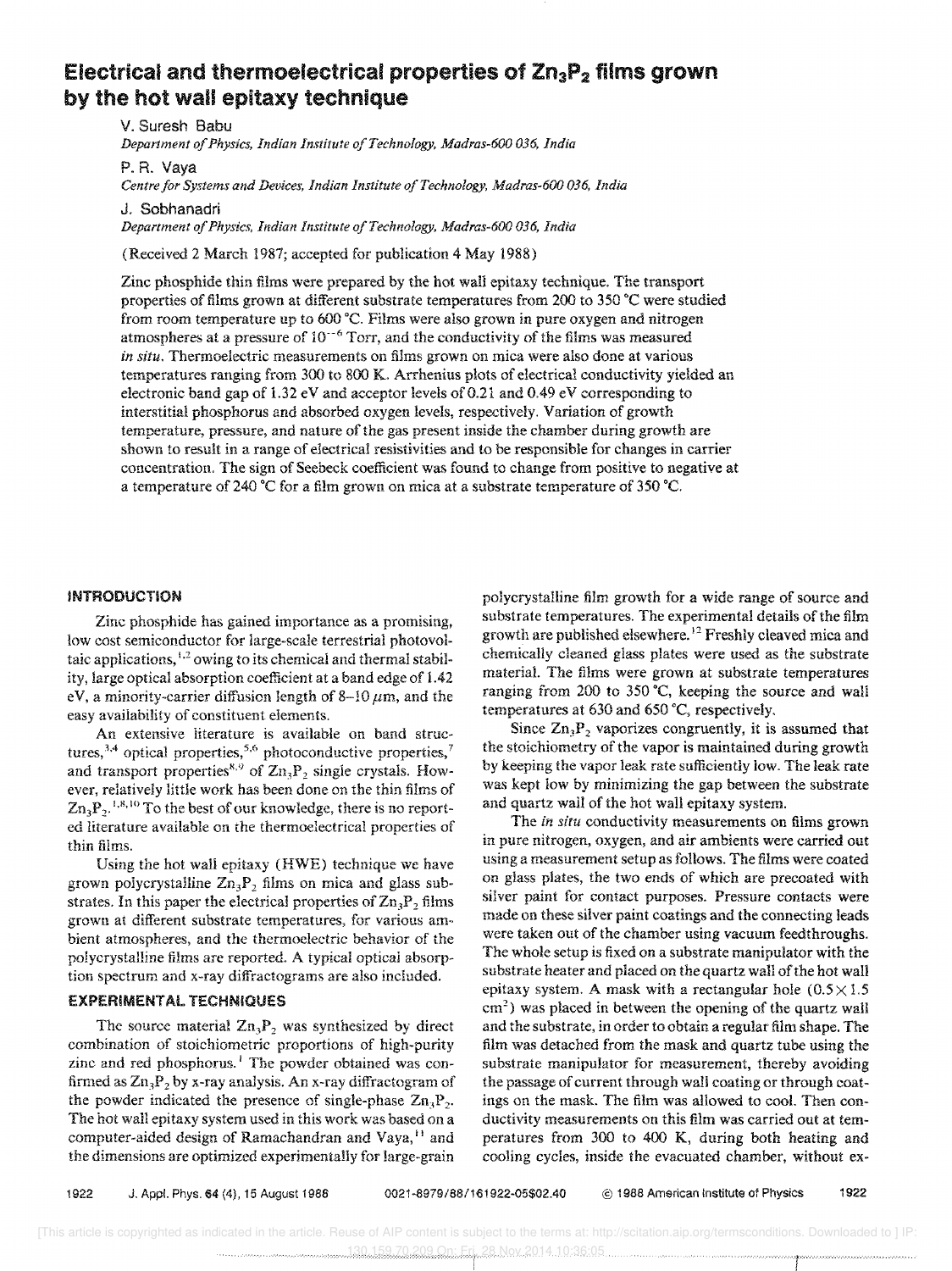TABLE I. Electronic parameters of  $\text{Zn}_3\text{P}_2$  HWE films compared with the available data on bulk  $\text{Zn}_3\text{P}_2$ .

| Quantity              | Method of measurement   | Parameters obtained<br>from present study | Reported values<br>of bulk $\mathbb{Z}n_3\mathbb{P}_2$ | References |
|-----------------------|-------------------------|-------------------------------------------|--------------------------------------------------------|------------|
| Energy gap            |                         |                                           |                                                        |            |
| (a) Optical           | Optical absorption      | $1.42 \text{ eV}$                         | $1.32 \text{ eV}$                                      | 5          |
|                       | spectrum                |                                           | 1.49 eV                                                | 13         |
| (b) Electrical        | Arrhenius plot          | $1.32$ eV                                 | $\alpha$ . $\alpha$                                    | $\cdots$   |
| Carrier concentration |                         |                                           |                                                        |            |
| at 300 K              | Hall effect             | $10^{13}/\text{cm}^3$                     | $10^{14} - 10^{20}$ /cm <sup>3</sup>                   | 8,13       |
| Hall mobility         | Hall coefficient and    | $28 \text{ cm}^2/\text{V}$ s              | 10-50 $\text{cm}^2/\text{V}$ s                         | 8          |
|                       | electrical conductivity |                                           |                                                        |            |
| Acceptor levels       | Arrhenius plot          | 0.21 eV                                   | $0.14 \text{ eV}$                                      |            |
|                       |                         |                                           | $0.23$ eV                                              | 8,9        |
|                       |                         | 0.49 eV                                   | $0.25$ eV                                              |            |
|                       |                         |                                           | 0.47 eV                                                | 13         |
| Thermoelectric power  | Seebeck coefficient     | $1.8 \text{ mV/K}$                        | $\ldots$                                               | $\cdots$   |
| at 300 K              | measurement             |                                           |                                                        |            |

posing the freshly grown films to atmosphere. After admitting appropriate gases inside the chamber, the transport properties of these films were carried out by the two-probe method under a dynamic vacuum of  $10^{-3}$  Torr.

Hall measurements were done at room temperature on a relatively thick film ( $\sim 10 \,\mu\text{m}$ ) on a mica substrate especially grown at 330 ·C for this purpose by putting a mask of area  $2\times0.5$  cm<sup>2</sup> below the substrate. Silver paint contacts were made. The Hall coefficient  $R_H$ , carrier concentration  $p$ , and Hall mobility  $\mu_H$  were calculated by the usual formulas, and the values are listed in Table 1.

Thin films of  $1.0 \times 0.5$  cm<sup>2</sup> size on mica substrates were used for thermoelectric measurements. The experimental setup for varying, controlling, and measuring the temperature, temperature gradient, and thermoelectric voltage are described below. The specimen selected for measurements was attached to a relatively thick mica sheet of  $8 \times 1$  cm<sup>2</sup>. Two nearly identical fiat heaters were provided on either end of this mica sheet. This assembiy had two thermocouples and connecting leads which were inserted inside a small quartz tube furnace (2 em diam) which served as the ambient heater. The whole setup was placed in the evacuation system and a dynamic vacuum of  $10^{-3}$  Torr was maintained during measurement. While maintaining the average temperature T, a desired temperature gradient  $\Delta T$  in either direction could be set up across the active portion of the sample by using the small heaters. The Seebeck coefficient was obtained using data taken over a  $\Delta T$  range of  $\pm 10$  K. No correction was applied for thermoelectric power due to the contact material. The thickness of the films was measured using an optical microscope with  $10<sup>3</sup>$  magnification to an accuracy of  $\pm$  0.5  $\mu$ m.

### RESULTS AND DISCUSSION

In the x-ray diffractograms a number of peaks corresponding to (220), (004), (224), (400), (212), etc., are present. The films appear to be oriented at higher substrate temperatures and the orientation becomes preferential as (220). Typical x-ray diffractograms for  $\text{Zn}_3\text{P}_2$  films grown on glass at substrate temperatures of 300 and 350°C are shown in Fig. 1. The optical absorption spectra of the films grown on mica and glass are shown in Fig. 2. The parameters derived from the figure are listed in Table I.

The thin films grown on mica substrate at lower substrate temperatures are found to be relatively less resistive, but have a very poor adhesion to the substrate. Hence the



FIG. 1. X-ray diffractograms of  $Zn_3P_2$  films grown on glass at a substrate temperature of 300 and 350 'C.

 [This article is copyrighted as indicated in the article. Reuse of AIP content is subject to the terms at: http://scitation.aip.org/termsconditions. Downloaded to ] IP: 130.159.70.209 On: Fri, 28 Nov 2014 10:36:05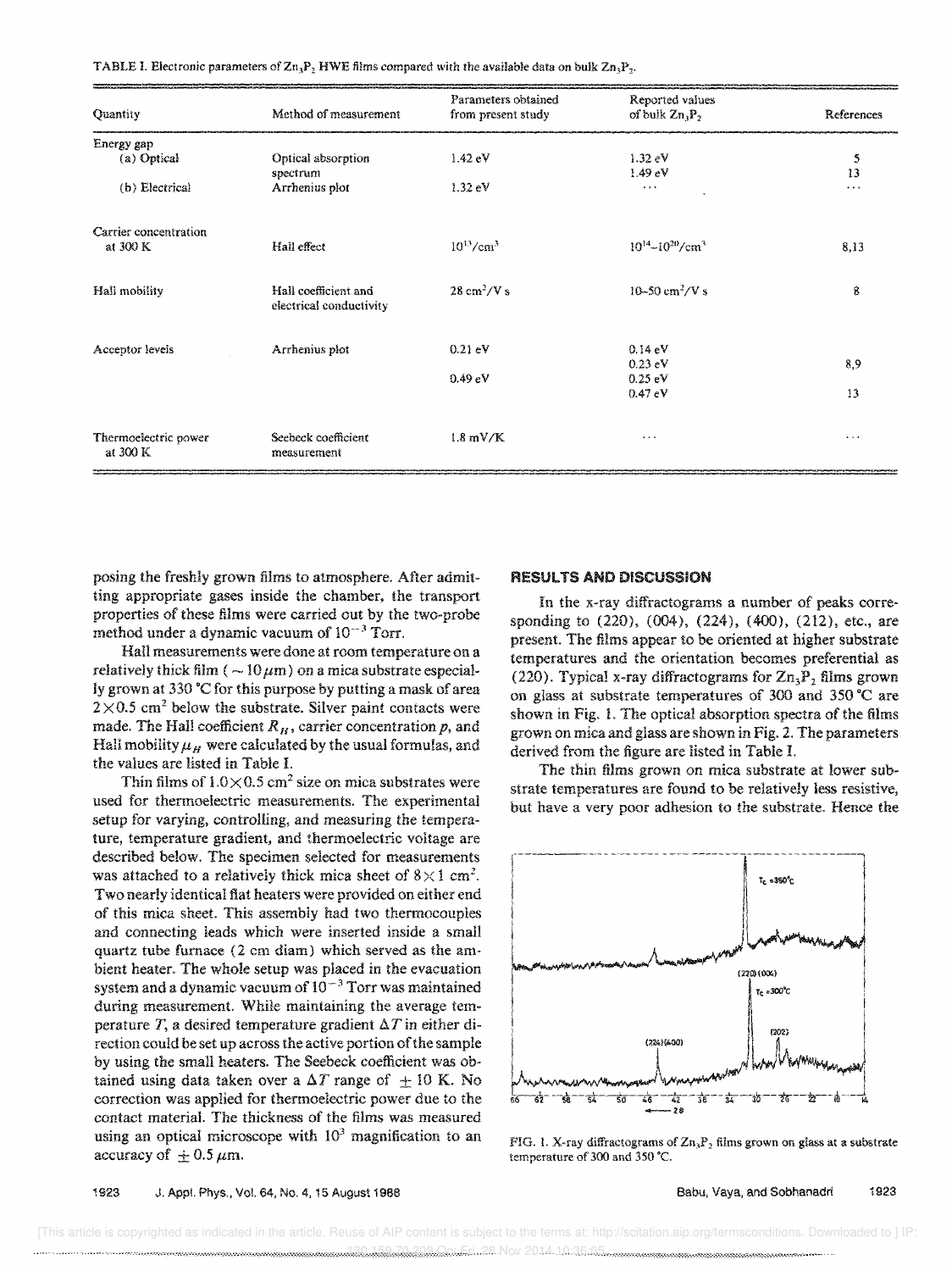

FIG. 2. Optical absorption spectra of  $Zn_3P_2$  films coated on (a) mica, (b) glass.

transport measurements were not possible on these films at high measurement temperature. Good sticking was obtained for films grown at 330 °C and above on mica. The dark resistivity of these films were estimated as  $10^6$   $\Omega$  cm at room temperature. Figure 3 shows the variation of conductivity with temperature at different growth temperatures. The curves do not coincide at the conductivity region corresponding to the intrinsic conductivity of the semiconductor



FIG. 3. Arrhenius plots of  $\text{Zn}_3\text{P}_2$  films grown on glass at various substrate temperatures coated on mica, at a pressure of  $10^{-6}$  Torr in air.

1924 J. Appi. Phys., Vol. 64, No. 4, 15 August 1988

probably because of error in the thickness measurement. The conductivity of the films decreases as the crystallinity improves with increasing substrate temperature. Grain boundaries were shown to be inactive with respect to the electronic properties of Schottky barrier solar cells on polycrystal  $\mathbb{Z}n_3P_2$  by Bhushan.<sup>14</sup> The electrical conductivity of the films is controlled mainly by the excess phosphorus present in the material, which is a function of growth temperature. The conditions for more phosphorus atoms to be buried in the grown films are highly favorable at lower growth temperatures. At high temperatures more and more excess phosphorus atoms will be expelled from the material and hence conductivity falls even though there is an enhancement in mobility due to better crystallinity. The higher intrinsic temperature (corresponding to the transition from extrinsic conductivity to intrinsic conductivity) of the films grown at lower growth temperature also shows the higher carrier concentration in these films. The majority-carrier mobility seems to play only a minor role in controlling the conductivity. A more thorough investigation is necessary to determine the exact reasons for this behavior. The activation energy of the acceptor level, which is believed to be due to phosphorus intestitials, is found to be 0.21 eV in well-oriented films varying slightly with crystallinity of the sample. The electrical band gap is calculated from the intrinsic region of the plot to be 1.32 eV.

Figure 4 shows the variation of in situ conductivity with temperature for films grown in oxygen, air, and nitrogen environments. A rapid increase in conductivity was observed immediately after exposing the films to oxygen or air. The initial resistivity was never regained by reevacuation to the same pressure in which the films were grown. This implies that oxygen atoms were either adsorbed or that the material was doped by the oxygen. An additional impurity level is present in the films grown in oxygen (unlike the other



FIG. 4. In situ conductivity of  $\text{Zn}_3\text{P}_2$  films grown on glass in (a) air, (b) oxygen, and (c) nitrogen environments.

Babu, Vaya, and Sobhanadri 1924

[This article is copyrighted as indicated in the article. Reuse of AIP content is subject to the terms at: http://scitation.aip.org/termsconditions. Downloaded to ] IP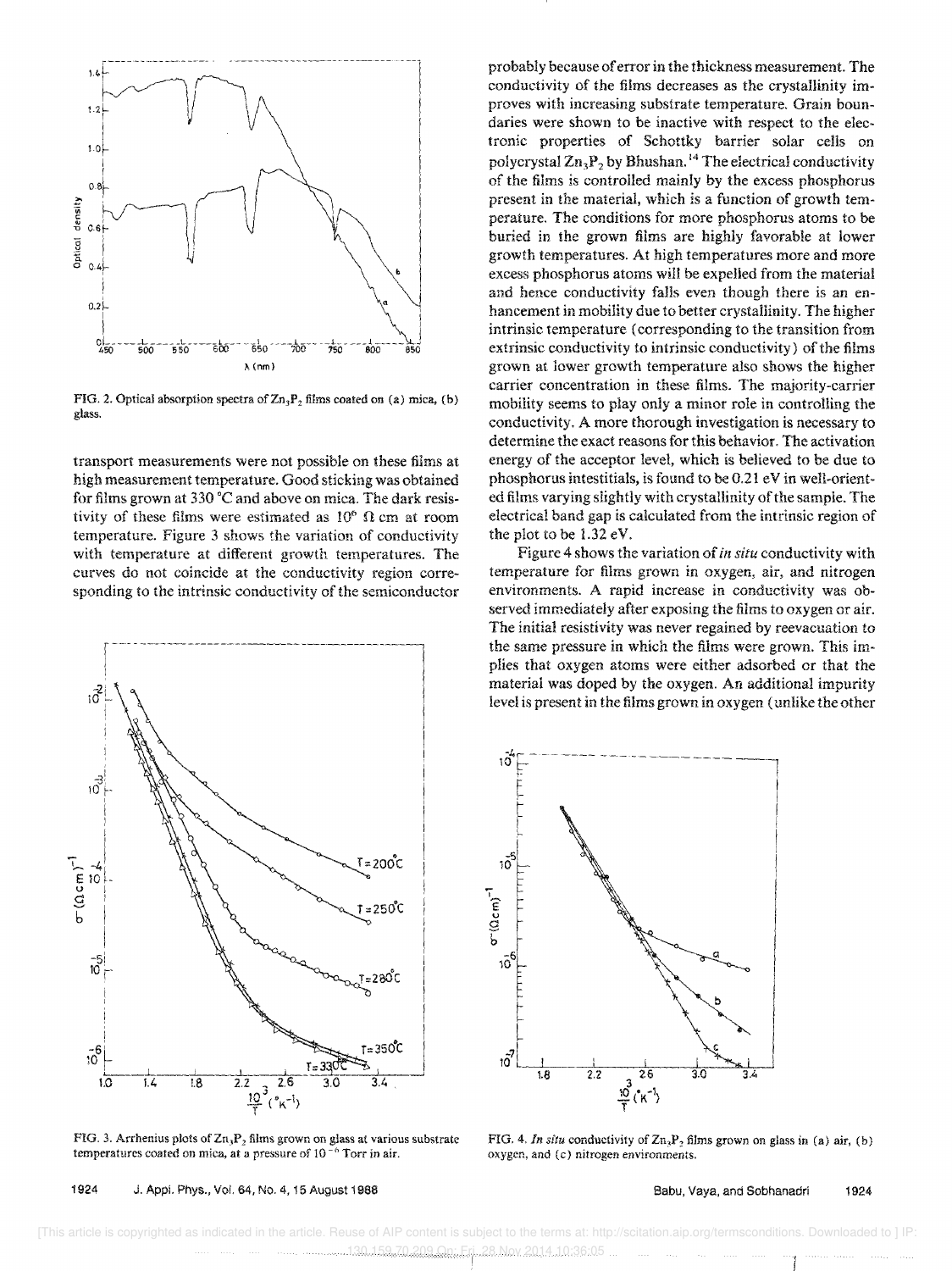curves) with an activation energy 0.49 eV, A deep impurity level (hole trap) has been detected by Suda and Bube at  $0.48 + 0.02$  eV for sublimation-grown  $\mathbb{Z}_n$ , polycrystal, using deep level transient spectroscopy (DLTS) with Mg Schottky contacts.<sup>15</sup> This hole trap can be attributed to oxygen atoms incorporated into the crystals during growth. The variation of conductivity with temperature for these films after exposing them to air is presented in Fig. 5. The films grown in nitrogen atmosphere appear to be relatively pure, because throughout the temperature region of measurement the conductivity remains in the intrinsic region. In a recent publication, Casey, Fahrenbruch, and Bube 16 have reported the behavior of Schottky barriers using Mg formed on polished and etched  $\text{Zn}_3\text{P}_2$  samples heated in various gases: air, hydrogen, nitrogen, and argon. Though heat treatment in any of these gases could change the reverse saturation cur· rent of the diode by three to four orders of magnitude, the diodes formed on the samples heated in reactive gases such as air and hydrogen were the most affected. This shows that the surface of  $\mathbb{Z}_n P_2$  is vulnerable to heat treatment in the presence of gases. Our results indicate that (Fig. 4) the bulk electronic properties are affected only by oxygen and air (the effect of hydrogen has not been tested). The typical range of thickness of the films used in these measurements was 6-7  $\mu$ m for which bulk electronic properties are expected to be dominant. The drastic change in conductivity during exposure can only result from surface effects. The surface charge concentration becomes so high that it is capable of changing the conductivity of the whole sample (7  $\mu$ m thick), considering the fact that the measurement contacts are on the back surface of the films in contact with the substrate or effectively from the bulk. Annealing in vacuum was found ineffective in significantly altering the resistance on films grown at high substrate temperatures.

The variation of thermoelectric power of a  $\rm Zn_3P_2$  film coated on mica at a substrate temperature of 350 'C in air ambient with temperature is shown in Fig. 6. At lower temperatures the sign of Seebeck coefficient  $(\alpha)$  indicates that the material is  $p$  type. The sign of  $\alpha$  is reversed at temperatures above 240°C. In the intrinsic region the contribution of the electrons to the thermoelectric power exceeds that of the hole contribution, due to high mobility of electrons and hence the reversal of sign occurs.

The value of  $\alpha$  at 370 K was calculated from the measured value (Hall measurement) of carrier concentration  $(5 \times 10^{13}/\text{cm}^3)$  and by assuming the value of effective mass as 0.3 m. The usual formula for the calculation of Seebeck coefficient for an extrinsic nondegenerate semiconductor was used and the scattering parameter  $\gamma$  was assumed to have a value of  $-\frac{1}{2}$ , corresponding to acoustic deformation scattering. It was in perfect agreement with the measured value. But at temperature between 300 and 370 K, there was a discrepancy of up to 0.3 m V *IK* between the calculated and measured values. This may be attributed to phonon drag effect, which can be prominent at this temperature due to low mobility of the carriers. The Seebeck coefficient *a* could not be calculated in the bipolar conduction region of the semiconductor, where  $\alpha$  turns from positive to negative, because the parameters such as the effective masses and mobilities are unknown.

The carrier concentration and Hall mobility were calculated from Hall coefficient and electrical conductivity data.



FIG. 5. Conductivity of the  $\mathbb{Z}_p\mathbb{Z}_2$ , films grown under different ambient atmospheres: (a) oxygen. (b) air, and (e) nitrogen after exposure to air.

![](_page_4_Figure_7.jpeg)

FIG. 6. Thermoelectric power vs temperature for  $\text{Zn}_3\text{P}_2$  film on mica at a pressure of *10·"* Torr in air.

1925 J. Appl. Phys., Vol. 64, No. 4, 15 August 1988

 [This article is copyrighted as indicated in the article. Reuse of AIP content is subject to the terms at: http://scitation.aip.org/termsconditions. Downloaded to ] IP: 130.159.70.209 On: Fri, 28 Nov 2014 10:36:05